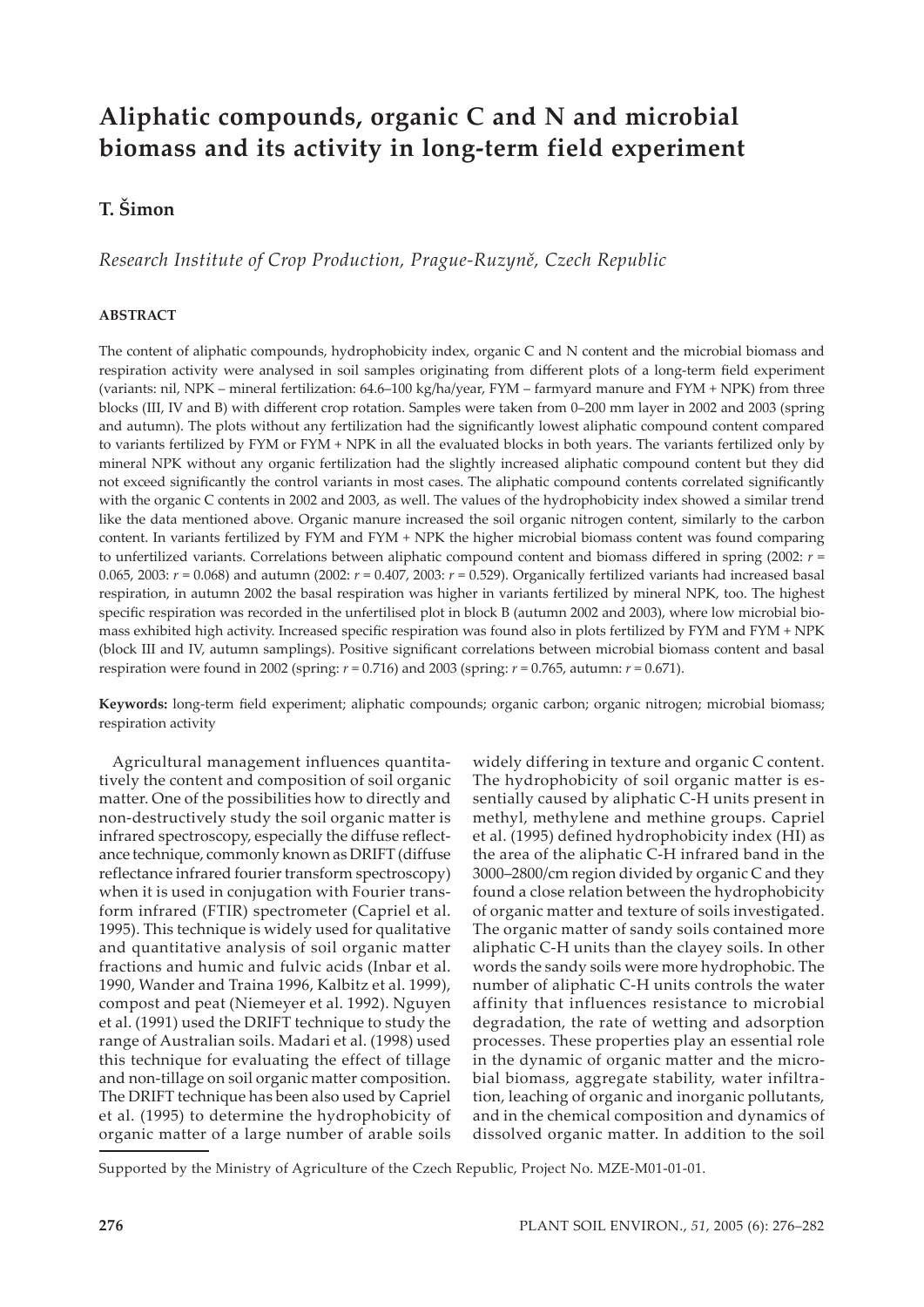texture agricultural management influences the dynamics of the hydrophobic component, too. Capriel (1997) investigated the range of soil samples from long-term experiment field sites with different crop rotation and agricultural management in Germany. The results of his investigations show that agricultural management clearly influences the amount of aliphatic C-H units and implicitly the hydrophobicity of the soil organic matter. A decrease of organic C due to the management is accompanied by a decrease of hydrophobicity as well as of soil microbial activity and aggregate stability. The aim of our study was to evaluate the content of aliphatic compounds that constitute the major part of humic acids, hydrophobicity index, organic C and N content in soil samples of selected blocks of the long-term field experiment with different fertilization and crop rotation. The microbial biomass and basal respiration were determined to complete the data.

### **MATERIAL AND METHODS**

**Soil samples.** Soil samples were taken from the selected plots of the long-term field experiment in Prague-Ruzyně. Soil type is Orthic Luvisol, clayloam, developed on dilluvial sediments mixed with loess, soil reaction is neutral ( $pH_{\text{KCl}}$  is 6.8–7.1) in the whole profile. Four variants (nil – no fertilization, NPK – mineral fertilization, FYM – farmyard manure and FYM + NPK) from three blocks (III, IV and B) have been selected for this study. Crop rotation and organic and mineral N fertilization is

Table 1. Selected blocks and variants

shown in Table 1. Crop rotation in blocks III and IV differ just in a one-year shift of the cultivated crops. Soil samples have been taken from 0–200 mm layer in all plots (three partial samples per plot were mixed together) four times (spring, autumn 2002 and 2003). Cultivated crops – block III: sugar beet (2002), spring barley (2003); block IV: spring barley (2002), potatoes (2003) and block B: spring wheat (2002), sugar beet (2003).

**Analysis.** The soil samples were sieved through 2mm sieve, air-dried and ground. For the DRIFT analysis the soil sample (300 mg) was mixed with 900 mg KBr (FTIR grade 99%, Aldrich, Germany) and ground in agate mortar. The homogenous mixture was transferred to the diffuse reflectance cup (dia 12 mm) without any pressure and leveled with microscope glass slide. The DRIFT spectra were measured on Thermo Nicolet Avatar 320 FTIR spectrometer equipped by Smart Diffuse Reflectance accessory. Three DRIFT spectra (absorption mode, KBr background, 256 scans, data spacing 1.929/cm) were collected for each soil sample. The aliphatic C-H signal area of the samples (3000–2800/cm) was integrated by the spectrometer software (Omnic, version 6a).

Soil microbial biomass C was determined by the fumigation-extraction method according to Vance et al. (1987). Oxidisable carbon ( $C_{ox}$ ) was determined in air dried soil samples by wet combustion according to Alten et al. (1935). Basal respiration  $CO<sub>2</sub>-C$ evolved after 3 days incubation of soil samples in 25°C was determined as the amount of organic C released as CO<sub>2</sub> after absorption in NaOH and precipitation with BaCl<sub>2</sub> and was analysed by

|                  | Crop rotation                                                           | Variants        | Average N doses<br>(kg N/ha/year) |
|------------------|-------------------------------------------------------------------------|-----------------|-----------------------------------|
|                  | since 1955                                                              | 1140            | $\theta$                          |
| <b>Block III</b> | 9 years:                                                                | <b>154 NPK</b>  | 64.6                              |
|                  | lucerne, lucerne, winter wheat,<br>sugar beet, spring barley, potatoes, | 214 FYM         | 38.6                              |
|                  | winter wheat, sugar beet, spring barley                                 | $254$ FYM + NPK | 103.2                             |
| <b>Block IV</b>  | since 1955                                                              | 1140            | $\theta$                          |
|                  | 9 years:                                                                | <b>154 NPK</b>  | 64.6                              |
|                  | lucerne, lucerne, winter wheat,<br>sugar beet, spring barley, potatoes, | 214 FYM         | 38.6                              |
|                  | winter wheat, sugar beet, spring barley                                 | $254$ FYM + NPK | 103.2                             |
|                  |                                                                         | 1140            | $\theta$                          |
| <b>Block B</b>   | since 1965                                                              | <b>184 NPK</b>  | 100                               |
|                  | alternatively sugar beet<br>and spring wheat                            | 214 FYM         | 57                                |
|                  |                                                                         | $284$ FYM + NPK | 157                               |

NPK – mineral fertilization, FYM – farmyard manure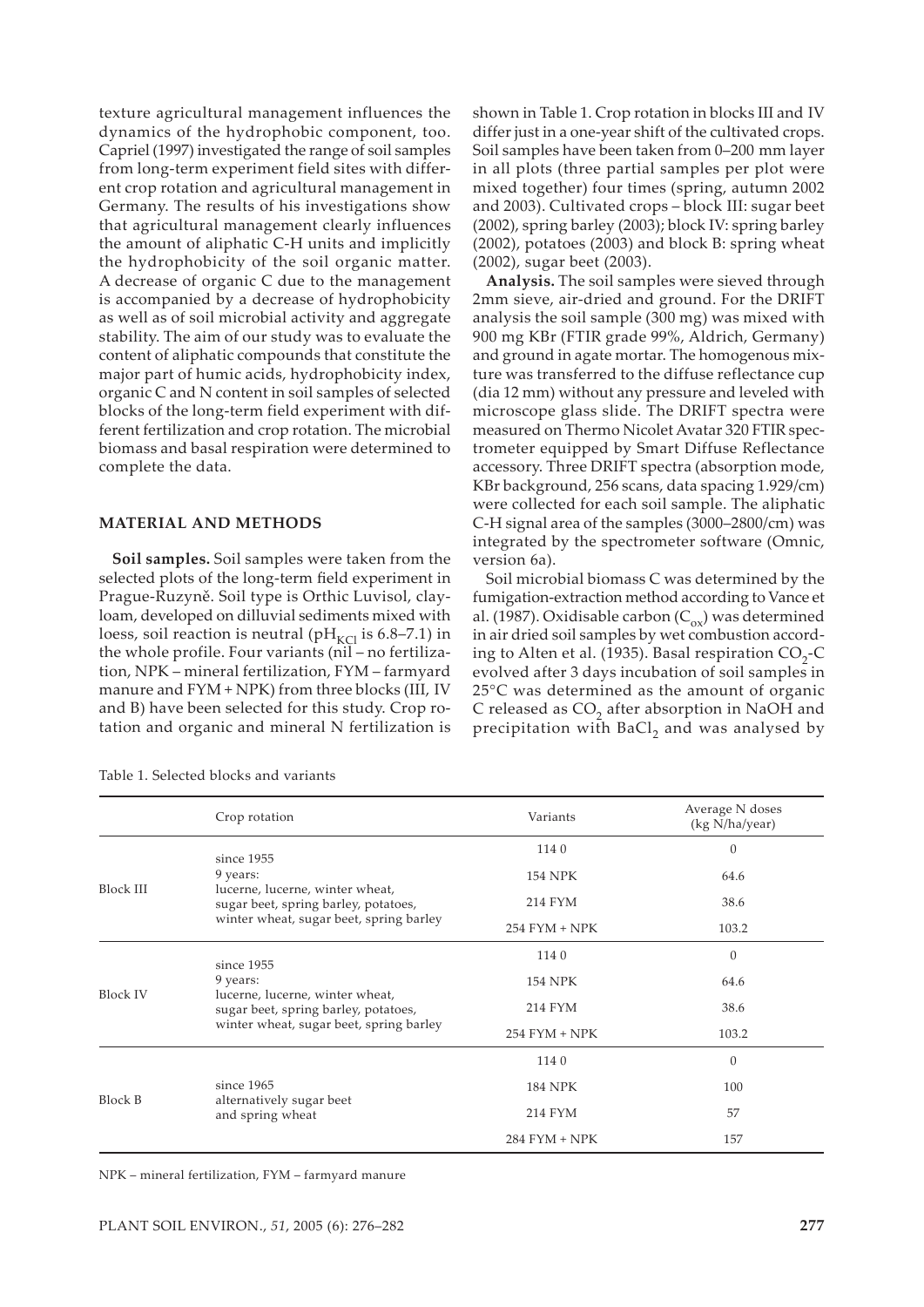titration with standard HCl. The total nitrogen  $(N_t)$  was determined in air-dried soil samples on a LECO analyzer.

The data of aliphatic compound contents were processed by analysis of variance followed by the Tukey test, that evaluate the significance of differences among the variants. Correlations for the main soil characteristics were calculated.

# **RESULTS AND DISCUSSION**

The C-H signal areas in the 3000–2800/cmabsorption band region (aliphatic compounds) of the soil samples from three blocks are shown in Tables 2 and 3. The investigated variants of these blocks belong to the same soil type they do not differ in soil texture but they differ in management (crop

Table 2. Aliphatic compounds,  $C_{ox}$  and hydrophobicity index of soil samples (2002)

| Variant                | Aliphatic compounds |          | $C_{ox}$ (g/kg) |        | Hydrophobicity index |        |
|------------------------|---------------------|----------|-----------------|--------|----------------------|--------|
|                        | spring              | autumn   | spring          | autumn | spring               | autumn |
| III 1140               | 1.127bc*            | 0.906bcd | 11.9            | 12.6   | 0.094                | 0.072  |
| <b>III 154 NPK</b>     | 1.243cde            | 0.966cde | 13.1            | 13.3   | 0.095                | 0.073  |
| <b>III 214 FYM</b>     | 1.513ef             | 1.166ef  | 13.2            | 14.1   | 0.115                | 0.083  |
| III 254 $FYM + NPK$    | 1.328cde            | 1.123ef  | 13.8            | 14.6   | 0.096                | 0.077  |
| IV 1140                | 0.923ab             | 0.603a   | 12.2            | 12.3   | 0.076                | 0.049  |
| <b>IV 154 NPK</b>      | 1.288cde            | 0.767abc | 12.8            | 13.0   | 0.101                | 0.059  |
| <b>IV 214 FYM</b>      | 1.455def            | 0.986de  | 13.4            | 14.3   | 0.109                | 0.070  |
| IV 254 $FYM + NPK$     | 1.711f              | 1.271f   | 14.6            | 14.3   | 0.117                | 0.089  |
| B 114 0                | 0.759a              | 0.738ab  | 11.7            | 11.9   | 0.065                | 0.062  |
| <b>B 184 NPK</b>       | 1.225cd             | 0.956cde | 12.3            | 13.2   | 0.100                | 0.072  |
| <b>B214 FYM</b>        | 1.695f              | 1.314f   | 14.6            | 15.2   | 0.116                | 0.086  |
| <b>B 284 FYM + NPK</b> | 0.768a              | 1.287f   | 13.8            | 14.7   | 0.056                | 0.088  |

\*means within the column followed by the same letter do not differ significantly as determined by Tukey multiple range test  $(P < 0.05)$ 

Table 3. Aliphatic compounds,  $C_{ox}$  and hydrophobicity index of soil samples (2003)

| Variant             | Aliphatic compounds |            | $C_{ox}$ (g/kg) |        | Hydrophobicity index |        |
|---------------------|---------------------|------------|-----------------|--------|----------------------|--------|
|                     | spring              | autumn     | spring          | autumn | spring               | autumn |
| III 1140            | 0.523ab             | 0.566ab    | 11.7            | 12.5   | 0.045                | 0.045  |
| <b>III 154 NPK</b>  | 0.721cd             | 0.662abc   | 12.9            | 12.9   | 0.056                | 0.051  |
| <b>III 214 FYM</b>  | $0.818$ defg        | 0.903de    | 13.2            | 13.6   | 0.062                | 0.066  |
| III 254 $FYM + NPK$ | 0.921fg             | 0.791cd    | 13.4            | 13.7   | 0.069                | 0.058  |
| IV 1140             | 0.663bc             | 0.473a     | 12.2            | 13.4   | 0.054                | 0.035  |
| <b>IV 154 NPK</b>   | 0.667c              | 0.640abc   | 13.4            | 14.2   | 0.050                | 0.045  |
| <b>IV 214 FYM</b>   | $0.880$ efg         | 0.856d     | 14.1            | 15.0   | 0.062                | 0.057  |
| IV $254$ FYM + NPK  | 0.908fg             | 1.063ef    | 14.6            | 15.8   | 0.062                | 0.067  |
| B 114 0             | 0.501a              | 0.747bcd   | 11.8            | 12.3   | 0.042                | 0.061  |
| <b>B 184 NPK</b>    | 0.788cdef           | 0.879de    | 12.7            | 13.6   | 0.062                | 0.065  |
| <b>B214 FYM</b>     | 0.956g              | $1.167$ fg | 14.2            | 15.4   | 0.067                | 0.076  |
| $B$ 284 FYM + NPK   | 0.742cde            | 1.323g     | 14.0            | 16.8   | 0.053                | 0.079  |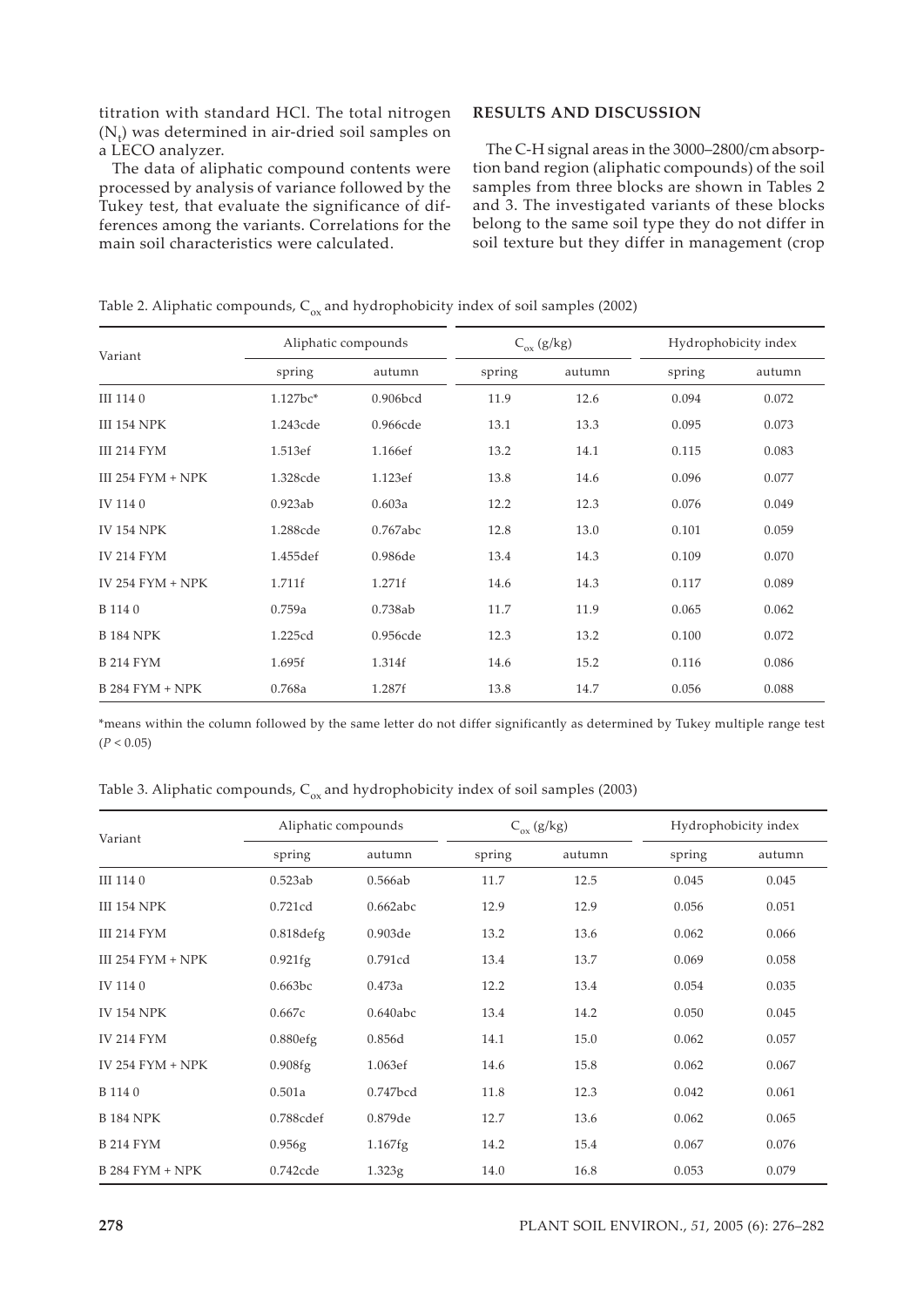

Figure 1. Correlation aliphatic compounds vs.  $C_{ox}$ (spring 2002)

rotation and fertilization, as well). Supposing that the plots used for investigation have the same history of their soil evolution afterwards it is obvious that the differences among the variants in the content of aliphatic C-H units are due to the different management methods used in these plots. Comparing the values of aliphatic compound contents obtained in block III or IV and B that differ in crop rotation it seems that the crop rotation plays in this case a negligible role. Capriel (1997) who evaluated the effect of the management on the soil organic matter found the high differences between different cropping system but he used the long-term field experiment with bare fallow, single crop, crop rotation and grassland. He did not compare the two different crop rotations between themselves. On the other hand when he compared the two plots of the other long-term experiment with the same crop rotation but with fertilization and without fertilization he found the high differences. Similar results have been obtained in our study. The variants without any fertilization had the significantly lowest aliphatic compound



Figure 3. Correlation aliphatic compounds vs.  $C_{ox}$ (spring 2003)



Figure 2. Correlation aliphatic compounds vs.  $C_{ox}$ (autumn 2002)

content compared to variants fertilized by FYM or FYM + NPK in both years of investigation (Tables 2 and 3). The variants fertilized only by mineral NPK without any organic fertilization had a slightly increased aliphatic compound content but they did not exceed significantly the control variants in most cases. These results confirmed that the decreased or nil organic C input to the soil due to the management of fertilization is accompanied by a decrease of aliphatic compound content that constitutes the major part of humic substances. Simultaneously, higher organic C contents were found in variants fertilized by FYM or FYM + NPK than in unfertilized variants or variants fertilized by mineral fertilization in all blocks (Tables 2 and 3). The aliphatic compound contents highly significantly correlated with the organic C contents  $(C_{\infty})$ in 2002 and 2003, as well (Figures 1–4). The values of hydrophobicity index showed the similar trend as data mentioned above (Tables 2 and 3). There is more hydrophobic organic matter in variants fertilized by farmyard manure. Organic manure increased the soil organic nitrogen content in 2002



Figure 4. Correlation aliphatic compounds vs.  $C_{ox}$ (autumn 2003)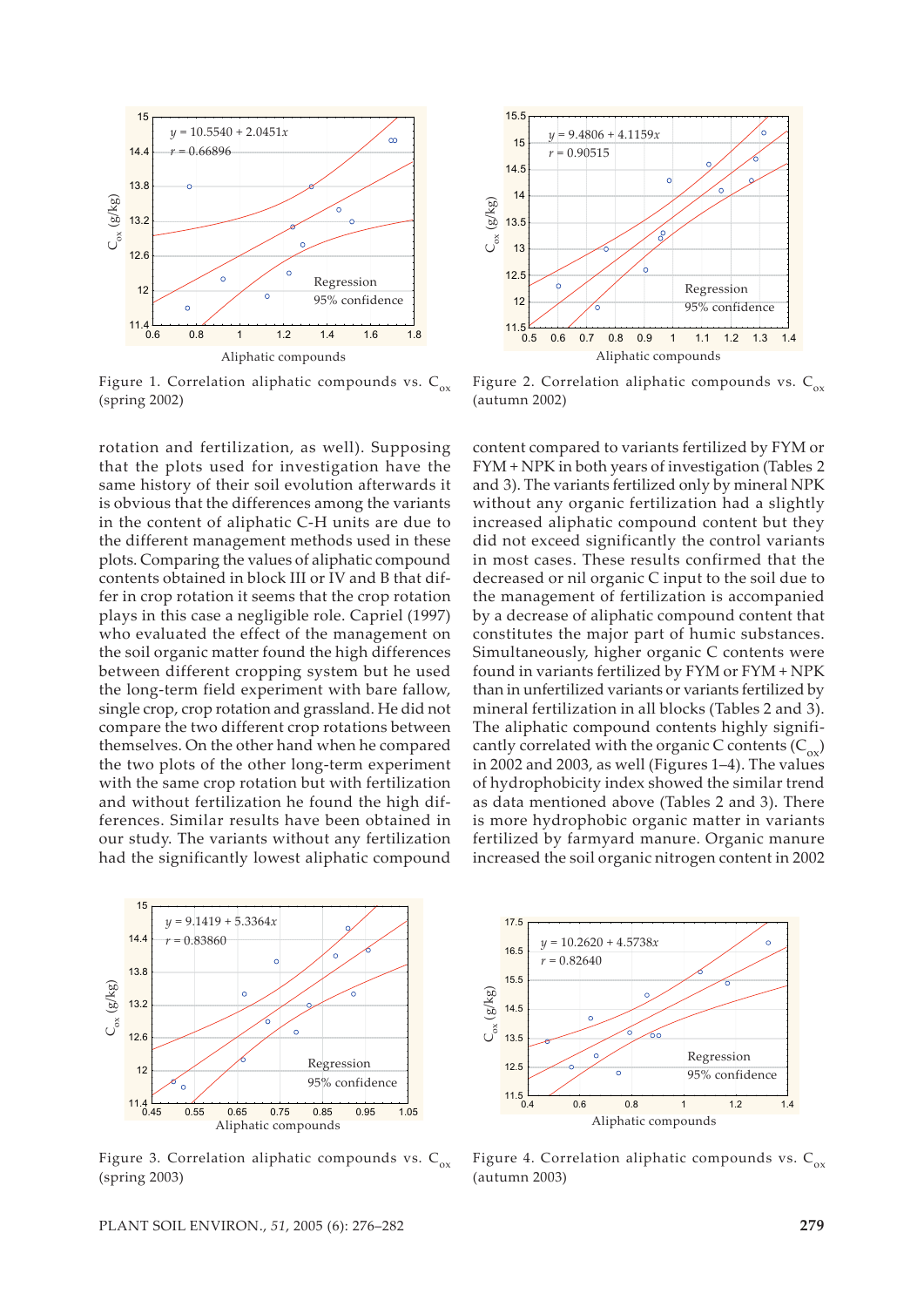|                     | 2002         |        |        |        | 2003   |              |        |        |  |
|---------------------|--------------|--------|--------|--------|--------|--------------|--------|--------|--|
| Variant             | $N_t$ (g/kg) |        |        | C/N    |        | $N_t$ (g/kg) |        | C/N    |  |
|                     | spring       | autumn | spring | autumn | spring | autumn       | spring | autumn |  |
| III 1140            | 1.20         | 1.18   | 9.92   | 10.68  | 1.24   | 1.17         | 9.44   | 10.68  |  |
| <b>III 154 NPK</b>  | 1.38         | 1.25   | 9.50   | 10.64  | 1.40   | 1.30         | 9.21   | 9.92   |  |
| <b>III 214 FYM</b>  | 1.42         | 1.30   | 9.30   | 10.85  | 1.47   | 1.32         | 8.98   | 10.30  |  |
| III 254 $FYM + NPK$ | 1.45         | 1.42   | 9.52   | 10.28  | 1.52   | 1.37         | 8.82   | 10.00  |  |
| IV 1140             | 1.31         | 1.15   | 9.31   | 10.70  | 1.33   | 1.21         | 9.17   | 11.07  |  |
| <b>IV 154 NPK</b>   | 1.39         | 1.26   | 9.21   | 10.32  | 1.45   | 1.34         | 9.24   | 10.60  |  |
| <b>IV 214 FYM</b>   | 1.45         | 1.33   | 9.24   | 10.75  | 1.52   | 1.37         | 9.28   | 10.95  |  |
| IV 254 $FYM + NPK$  | 1.57         | 1.44   | 9.30   | 9.93   | 1.62   | 1.57         | 9.01   | 10.06  |  |
| B 114 0             | 1.06         | 1.14   | 11.04  | 10.44  | 1.23   | 1.08         | 9.59   | 11.39  |  |
| <b>B</b> 184 NPK    | 1.26         | 1.17   | 9.76   | 11.28  | 1.31   | 1.23         | 9.69   | 11.06  |  |
| <b>B214 FYM</b>     | 1.52         | 1.44   | 9.61   | 10.56  | 1.52   | 1.45         | 9.34   | 10.62  |  |
| $B$ 284 FYM + NPK   | 1.58         | 1.46   | 8.73   | 10.07  | 1.54   | 1.66         | 9.09   | 10.12  |  |

Table 4. Total nitrogen content and C/N in soil samples (2002 and 2003)

and 2003, similarly to the carbon content (Table 4), and nitrogen was accumulated in soil for a long time in the soil organic matter. The ratio C to N provides information on the capacity of the soil to store and recycle nutrients. The C/N ratio of soils is approximately 10 to 1 and higher ratios may indicate recent additions of manure or plant residues (Sikora and Stott 1996). In our plots the ratios varied from 8.73 to 11.39 and the effect of type of fertilization was not evident probably due to the uncompleted humification processes in FYM manured plots. Soil microbial biomass is the living component of soil organic matter and it is involved in nutrient transformation and storage. In fertilized agricultural systems, microbial biomass can be a significant source and sink of N. Carbon contained within the microbial biomass is stored for microbial processes (Rice et al. 1996). Microbial biomass is very dynamic and responds to weather, crop input and fertilization. The average values of the biomass C content in the investigated plots are shown in Tables 5 and 6. In variants fertilized by FYM and FYM + NPK the higher microbial biomass content was found compared to unfertilised plots especially in spring samplings in 2002 and 2003, as well. Nevertheless, due to the dynamic nature of microbial biomass, the amount of microbial biomass cannot indicate the changes in soil organic matter (increasing, decreasing or equilibrium). Therefore correlations between the biomass and organic C content or aliphatic compound content can differ in spring (2002: *r* = 0.065, 2003: *r* = 0.068) comparing to autumn (2002: *r* = 0.407, 2003: *r* = 0.529). All the calculated correlations were non-significant  $(P < 0.05)$ . The respiration is the basic activity that represents the activity of soil biotic component including microbial activity, invertebrate activity and plant root activity. This activity is a direct reflection of the degradation of organic C compounds in the soil (Parkin et al. 1996). In our study we measured basal respiration that corresponds to microbial activity. The average values of respiration are shown in Tables 5 and 6. Organically fertilized variants had increased basal respiration, similarly to the aliphatic compounds and organic carbon content in both years of investigation. In autumn 2002 the basal respiration was higher also in variants fertilized by mineral NPK (block III and IV), the rate of respiration in these variants has been supported by plant residues after the harvest of crops as a source of organic C for microbial decomposition. The rate of respiration from soil can be related to microbial biomass as an indicator of microbial activity (Rice et al. 1996). Such specific respiration is shown in Table 5 and 6. In our study the highest specific respiration was recorded in unfertilized plots in block B (autumn samplings 2002, 2003) where low microbial biomass exhibited high activity. Increased specific respiration was found also in plots fertilized by FYM and FYM + NPK (block III and IV, autumn samplings). Positive significant correlations between microbial biomass content and basal respiration were found in 2002 (spring: *r* = 0.716) and 2003 (spring: *r* = 0.765, autumn:  $r = 0.671$ .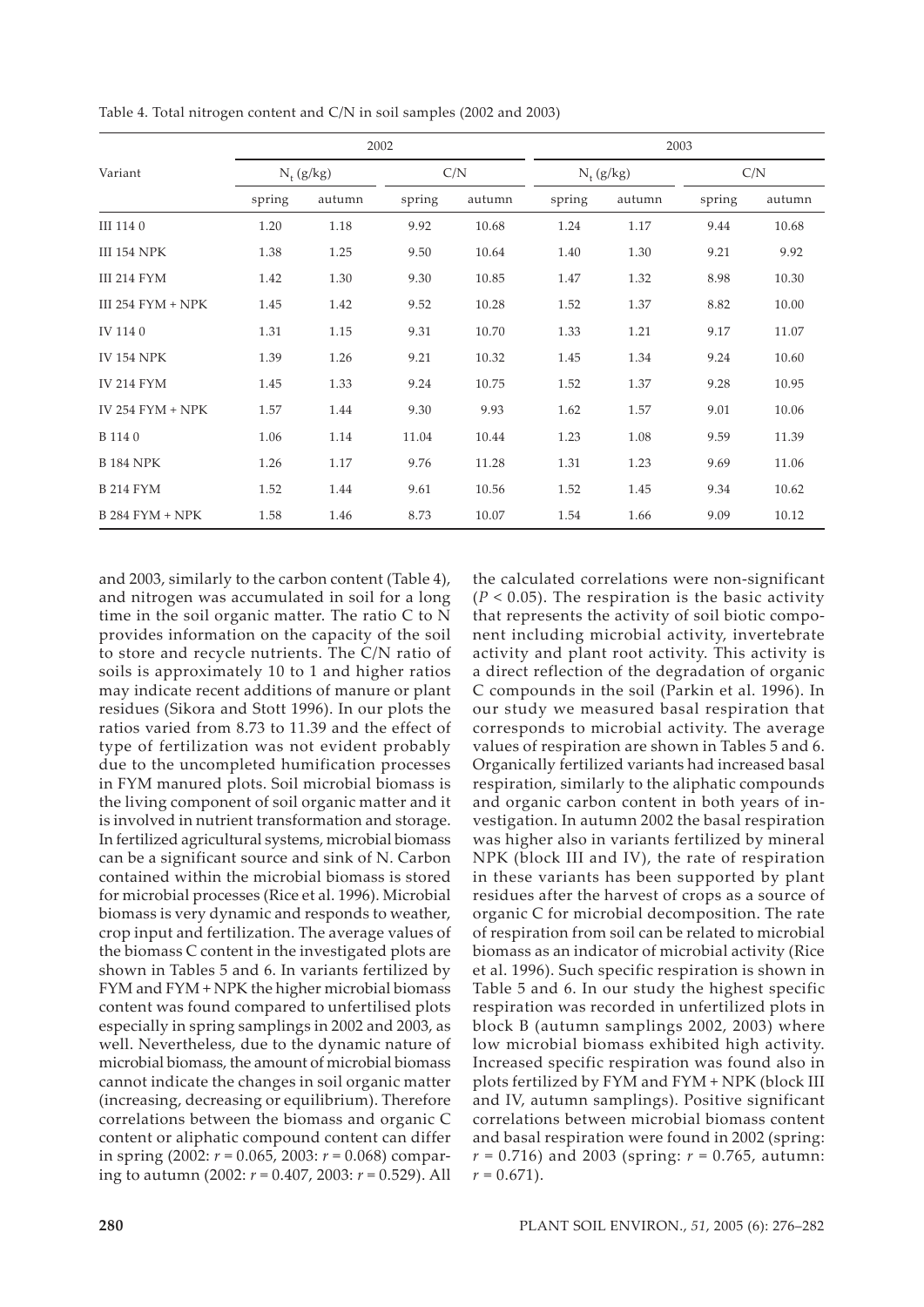| Variant                | Microbial biomass<br>$(\mu g C/g)$ |        | Basal respiration<br>$(\mu g C/g)$ |        | Specific respiration<br>(µg C/µC biomass) |        |
|------------------------|------------------------------------|--------|------------------------------------|--------|-------------------------------------------|--------|
|                        | spring                             | autumn | spring                             | autumn | spring                                    | autumn |
| III 1140               | 137.44                             | 151.22 | 29.9                               | 38.3   | 0.22                                      | 0.25   |
| <b>III 154 NPK</b>     | 190.79                             | 141.07 | 26.7                               | 53.0   | 0.14                                      | 0.38   |
| <b>III 214 FYM</b>     | 183.11                             | 114.51 | 37.2                               | 50.3   | 0.20                                      | 0.44   |
| III 254 $FYM + NPK$    | 170.16                             | 115.14 | 34.8                               | 58.2   | 0.20                                      | 0.51   |
| IV 1140                | 171.83                             | 105.58 | 27.6                               | 39.6   | 0.16                                      | 0.38   |
| <b>IV 154 NPK</b>      | 149.89                             | 119.22 | 27.4                               | 34.8   | 0.18                                      | 0.29   |
| <b>IV 214 FYM</b>      | 204.80                             | 98.01  | 30.3                               | 31.8   | 0.15                                      | 0.32   |
| IV 254 $FYM + NPK$     | 219.35                             | 116.30 | 48.8                               | 41.0   | 0.22                                      | 0.42   |
| B 114 0                | 188.14                             | 78.15  | 75.8                               | 84.2   | 0.40                                      | 1.08   |
| <b>B</b> 184 NPK       | 188.50                             | 81.30  | 56.0                               | 70.9   | 0.30                                      | 0.87   |
| <b>B214 FYM</b>        | 247.66                             | 118.89 | 84.9                               | 95.0   | 0.34                                      | 0.80   |
| <b>B 284 FYM + NPK</b> | 276.17                             | 178.89 | 73.5                               | 85.7   | 0.27                                      | 0.48   |

Table 5. Microbial biomass, basal and specific respiration in soil samples (2002)

Table 6. Microbial biomass, basal and specific respiration in soil samples (2003)

| Variant             | Microbial biomass<br>$(\mu g C/g)$ |        | Basal respiration<br>$(\mu g C/g)$ |        | Specific respiration<br>(µg C/µC biomass) |        |
|---------------------|------------------------------------|--------|------------------------------------|--------|-------------------------------------------|--------|
|                     | spring                             | autumn | spring                             | autumn | spring                                    | autumn |
| III 1140            | 91.23                              | 116.95 | 14.9                               | 13.4   | 0.16                                      | 0.11   |
| <b>III 154 NPK</b>  | 85.84                              | 133.23 | 29.1                               | 15.0   | 0.34                                      | 0.11   |
| III 214 FYM         | 124.28                             | 135.85 | 20.5                               | 18.8   | 0.16                                      | 0.14   |
| III 254 $FYM + NPK$ | 126.42                             | 121.21 | 22.6                               | 16.0   | 0.18                                      | 0.13   |
| IV 1140             | 114.37                             | 221.28 | 24.9                               | 40.6   | 0.22                                      | 0.18   |
| <b>IV 154 NPK</b>   | 115.95                             | 239.81 | 26.0                               | 32.9   | 0.22                                      | 0.14   |
| <b>IV 214 FYM</b>   | 170.16                             | 227.35 | 29.2                               | 44.8   | 0.17                                      | 0.20   |
| IV $254$ FYM + NPK  | 191.40                             | 284.30 | 27.6                               | 53.0   | 0.14                                      | 0.19   |
| B 114 0             | 283.02                             | 145.07 | 74.9                               | 68.3   | 0.26                                      | 0.47   |
| <b>B</b> 184 NPK    | 191.34                             | 200.99 | 57.9                               | 44.1   | 0.30                                      | 0.22   |
| <b>B214 FYM</b>     | 217.72                             | 214.60 | 71.3                               | 70.1   | 0.33                                      | 0.33   |
| $B$ 284 FYM + NPK   | 142.50                             | 287.10 | 66.2                               | 79.9   | 0.46                                      | 0.28   |

## **REFERENCES**

- Alten F., Wandrowski B., Knippenberg E. (1935): Beitrag zur Hummusbestimmung. Ergebnisse der Agrikulturchemie, *IVB*: 61–69.
- Capriel P. (1997): Hydrophobicity of organic matter in arable soils: influence of management. European Journal of Soil Science, *48*: 457–462.

Capriel P., Beck T., Borchert H., Gronholz J., Zachmann G. (1995): Hydrophobicity of the organic matter in arable soils. Soil Biology and Biochemistry, *27*: 1453–1458.

Inbar Y., Chen Y., Hadar Y. (1990): Humic substances formed during the composting of organic matter. Soil Science Society of American Journal, *54*: 1316–1323.

Kalbitz K., Geyer W., Geyer S. (1999): Spectroscopic properties of dissolved humic substances – a reflec